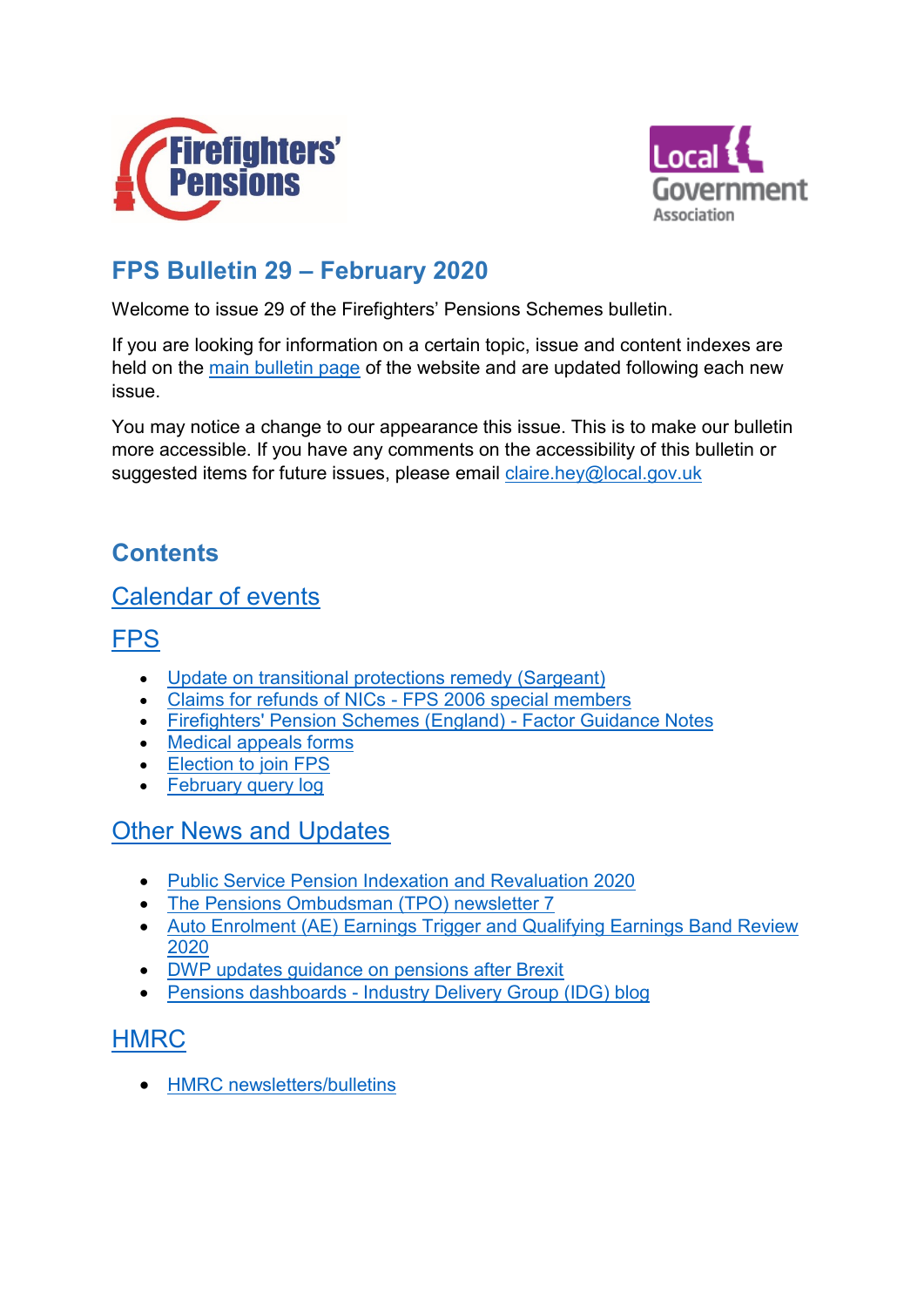**[Legislation](#page-7-0)** [Useful links](#page-7-1) [Contact details](#page-7-2)

## <span id="page-1-0"></span>**Calendar of events**

Please see below a calendar of upcoming events relevant to the Firefighters' Pension Schemes. Only those events which are hyperlinked are currently available to book. If you have any events you would like to be included in a future bulletin, please email [claire.hey@local.gov.uk](mailto:claire.hey@local.gov.uk)

| Event                                               | Date                 |
|-----------------------------------------------------|----------------------|
| <b>SAB LPB effectiveness committee</b>              | 5 March 2020         |
| <b>LGA annual Fire conference and</b><br>exhibition | 10-11 March 2020     |
| <b>SAB</b>                                          | 17 March 2020        |
| South West regional FPOG                            | 26 March 2020        |
| SAB Administration & Benchmarking<br>committee      | 6 May 2020           |
| North East regional FPOG                            | 20 May 2020          |
| <b>SAB</b>                                          | 11 June 2020         |
| <b>SAB</b>                                          | 17 September 2020    |
| Firefighters' Pensions AGM – save the<br>date!      | 22-23 September 2020 |
| <b>SAB</b>                                          | 10 December 2020     |

<span id="page-1-1"></span>Table 1: Calendar of events

## **FPS**

### <span id="page-1-2"></span>**Update on transitional protections remedy (Sargeant)**

The remedy update in [FPS Bulletin 28](http://fpsregs.org/images/Bulletins/Bulletin-28-January-2020/Bulletin-28.pdf) – January 2020 included a request for information from the Scheme Advisory Board (SAB). We have received a limited number of responses and so we have extended the deadline.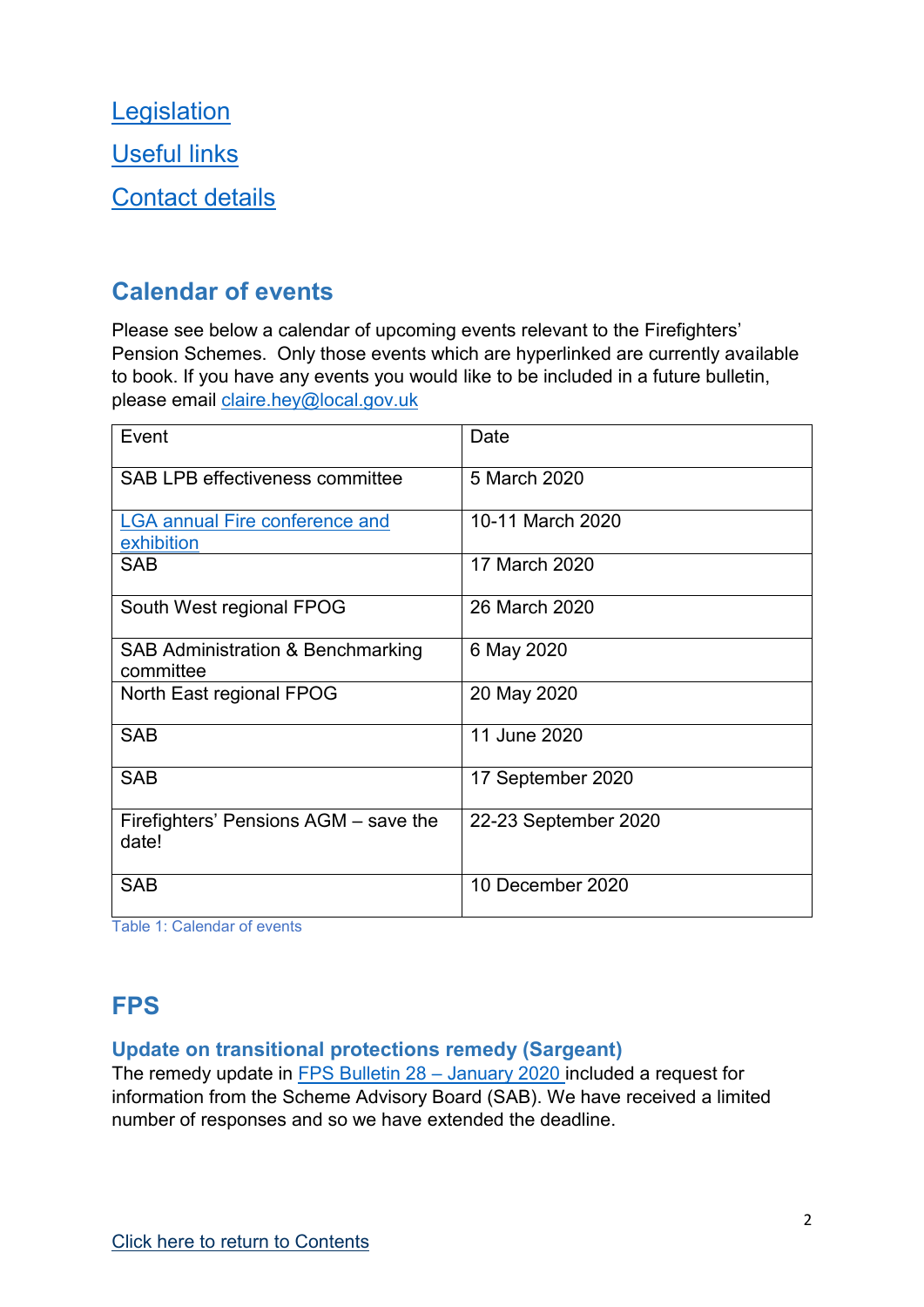#### **Fire Authority Immediate Action**

We recognise that members with an immediate event are a priority. To determine the number of members affected, please complete the [request for information sheet](http://fpsregs.org/images/Bulletins/Bulletin-28-January-2020/Bulletin-28-Appendix-1.xlsx) provided as Appendix 1 to the January bulletin. Please email completed returns to [bluelight.pensions@local.gov.uk](mailto:bluelight.pensions@local.gov.uk) by 16 March 2020.

| Immediate retirements 1 January 2020 |                                                                                            |                  |                      |
|--------------------------------------|--------------------------------------------------------------------------------------------|------------------|----------------------|
| <b>Fire and Rescue Authority</b>     | Type                                                                                       | <b>Claimants</b> | <b>Non-Claimants</b> |
| (Select from the drop down list)     | (Add any others to the list)                                                               |                  |                      |
| <b>FRA</b> drop down                 |                                                                                            |                  |                      |
|                                      | <b>III-Health</b>                                                                          |                  |                      |
|                                      | No ill-health pension in payment because 2015 scheme lower ill-health criteria not met     |                  |                      |
|                                      | Tier 1 in payment only (refused higher tier in 2015 scheme)                                |                  |                      |
|                                      | Tier 2 in payment under 2015 scheme                                                        |                  |                      |
|                                      | Immediate retirements (meet 50+ >25 ysr service between 1 January 2020 and 31 December 202 |                  |                      |
|                                      | Due to taper between 01 January 2020 and 31 December 2020                                  |                  |                      |
|                                      |                                                                                            |                  |                      |
|                                      |                                                                                            |                  |                      |
|                                      |                                                                                            |                  |                      |
| Total                                |                                                                                            |                  | 23                   |

We are aware that some FRAs are having difficulty identifying their legal claimants. The legal claims were made against each service, so there should be a record of them. We would expect the records to be with the Human Resources or Legal teams. The Employment Tribunal sent the claims in paper form in October 2015. As these are live legal cases there should be a folder of them in one or other of those departments

If they cannot be found then we would have to ask the legal representatives, Bevan Brittan, to provide copies. This may have a cost to the service. We would need advance written confirmation that the service would meet the cost, as it would not be appropriate to pass on any of that cost to other services through the cost sharing agreement. Please let us know if you wish us to make such a request.

#### **Scheme Advisory Board Technical Discussions**

Technical discussions to inform the SAB response to HMT's informal proposals concluded this week. A series of three meetings took place between a working group of stakeholders including administrators, software providers, NFCC representatives and senior Fire and Rescue officers. A draft response will be presented to the Board for agreement at their meeting in March.

This informal engagement is taking place ahead of the formal consultation expected in spring.

Details of these discussions are currently confidential, we will share an update as soon as we are able.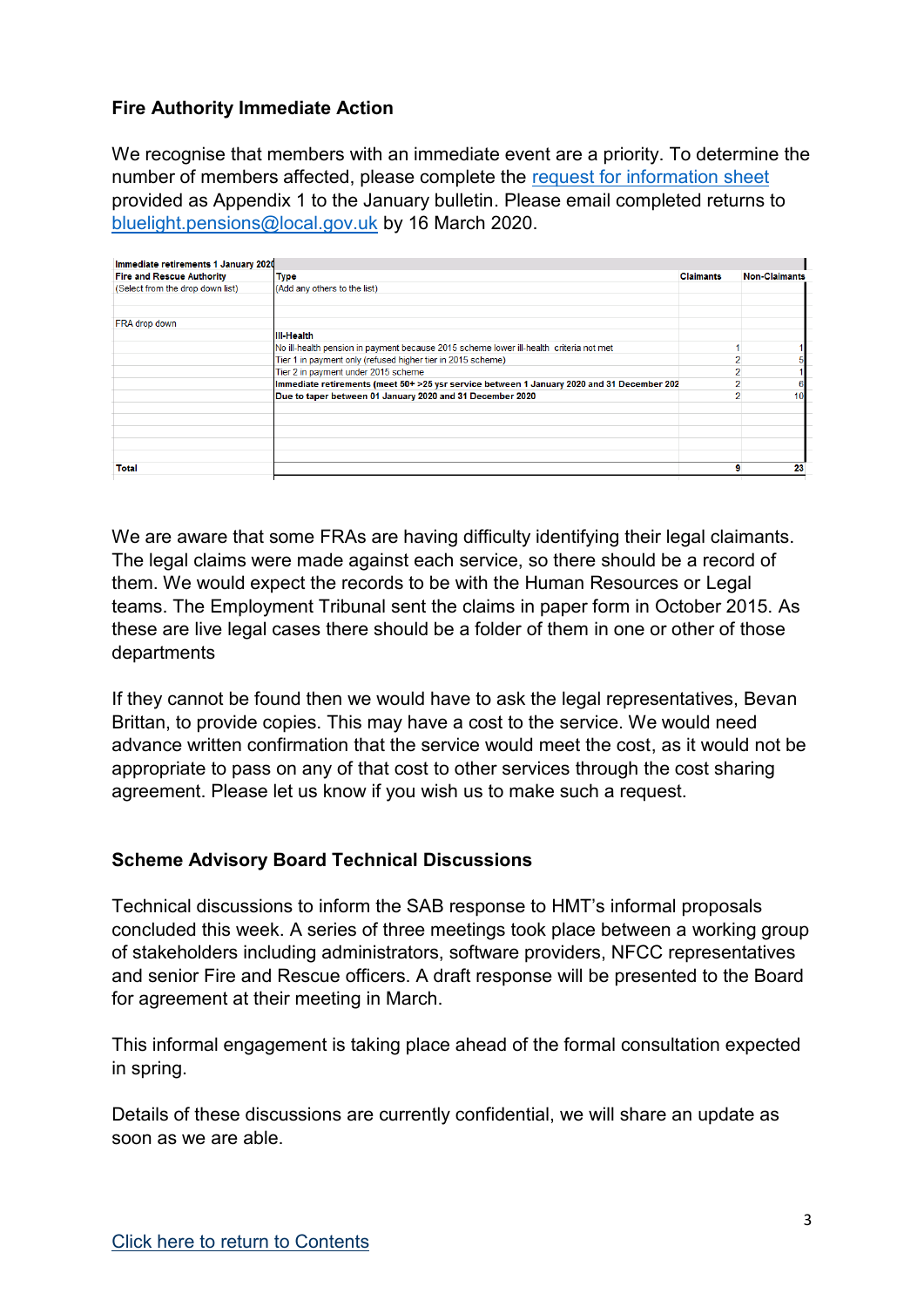### <span id="page-3-0"></span>**Claims for refunds of NICs - FPS 2006 special members**

As per [FPS Bulletin 24 -](http://www.fpsboard.org/images/PDF/Bulletin24/Bulletin24.pdf) September 2019 HMRC have now written to all FRAs with regards to backdating their FPS 2006 scheme contracting out certificate to 6 April 2000. This is to allow HMRC to process the refund of National Insurance Contributions and to correct the contracted out status. In a few cases HMRC have informed FRAs that they do not currently have a valid contracting out certificate for the FPS 2006 and this will first need to be applied for and then backdated.

The relevant form to complete has been sent to each FRA by HMRC and is form APSS155b. The backdating should be from 6 April 2000. HMRC goes on to confirm that 'a notice of intention or explanation must be given to all employees and recognised trade unions and the notice period of up to 3 months must have expired'. On the assumption that some form of consultation took place with employees following the ruling about backdating membership HMRC will accept that as having given the necessary notice of intention or explanation.

### **We can confirm that DCLG (now Home Office) consulted on changes to the scheme under the [retained firefighters pension settlement consultation,](https://www.gov.uk/government/consultations/retained-firefighters-pension-settlement-consultation) so there is no need to issue anything further.**

In order to reduce the burden on FRAs with regards to providing information for these refunds to be made, we did agree with HMRC that only name, date of birth, NI number and period bought back needed to be provided. [FPS Bulletin](http://www.fpsboard.org/images/PDF/Bulletin2/Bulletin2.v2.pdf) 2 and [FPS](http://www.fpsboard.org/images/PDF/Bulletin3/Bulletin3.pdf)  [Bulletin 3](http://www.fpsboard.org/images/PDF/Bulletin3/Bulletin3.pdf) provide more information. We also covered this topic at the [special](https://www.local.gov.uk/sites/default/files/documents/Special%20Members%20workshop%2002%2005%202018.pdf)  [members refresher workshop](https://www.local.gov.uk/sites/default/files/documents/Special%20Members%20workshop%2002%2005%202018.pdf) [slides 52 and 53] to clarify that there was no discretion to not provide this information because it was needed for the HMRC GMP reconciliation project.

### <span id="page-3-1"></span>**Firefighters' Pension Schemes (England) - Factor Guidance Notes**

HM Treasury reduced the SCAPE discount rate from 2.8% to 2.4%pa above CPI from 1 April 2019. As a result of the change, the Government Actuary's Department (GAD) undertook a **factor review** for the Firefighters' Pension Schemes.

GAD have recently provided the guidance notes below to accompany actuarial factors previously issued to FRAs during 2018 -2019. This includes updated versions of several guides released in [FPS Bulletin 27](http://fpsregs.org/images/Bulletins/Bulletin-27-December-2019/Bulletin-27.pdf) – December 2019, and some newly added guides.

- [FPS 1992 Statutory CETV and Club Transfers Out -](http://fpsregs.org/images/GAD/CETV/Fire-England-1992-CETV-guidance-300120.pdf) factors and guidance NEW
- [FPS 2006 Individual Cash Equivalent Transfers -](http://fpsregs.org/images/GAD/CETV/Fire-England-2006-CETV-guidance-300120.pdf) factors and guidance NEW
- [FPS 2015 Purchase of Additional Pension -](http://fpsregs.org/images/GAD/APBs/Fire-England-2015-added-pension-guidance-130220.pdf) factors and guidance UPDATED
- [FPS 1992 Tax charge debits -](http://fpsregs.org/images/GAD/Tax/Fire-England-1992-tax-charge-guidance-300120.pdf) factors and guidance UPDATED
- [FPS 2006 Tax charge debits -](http://fpsregs.org/images/GAD/Tax/Fire-England-2006-tax-charge-guidance-300120.pdf) factors and guidance UPDATED
- [FPS 2015 AA charges: scheme pays offsets -](http://fpsregs.org/images/GAD/Tax/Fire-England-2015-AA-scheme-pays-guidance-300120.pdf) factors and guidance UPDATED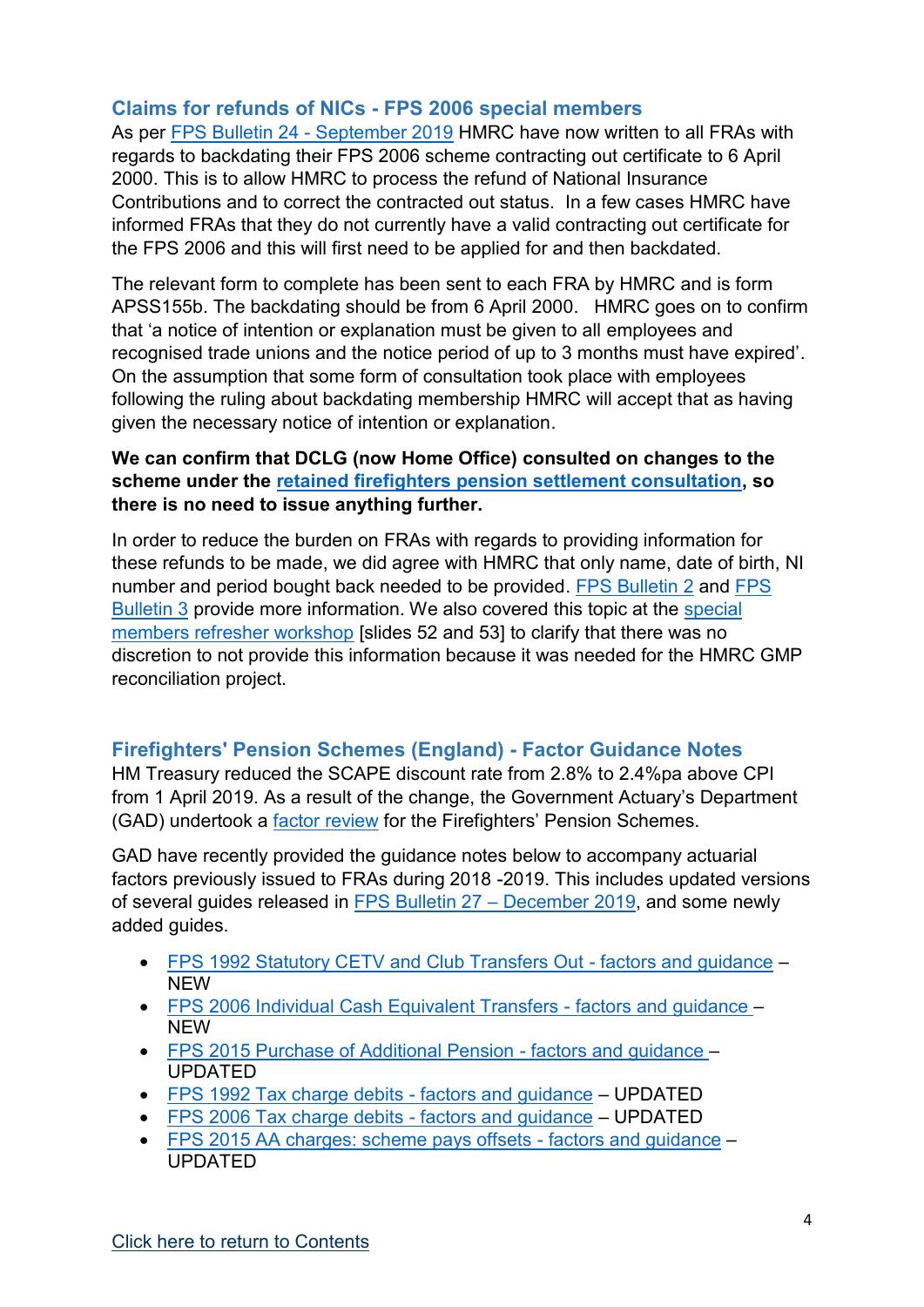- [FPS 2006 Service Credits for non-Club Incoming Transfers -](http://fpsregs.org/images/GAD/TVin/Fire-England-2006-TV-in-guidance-300120.pdf) factors and [guidance](http://fpsregs.org/images/GAD/TVin/Fire-England-2006-TV-in-guidance-300120.pdf) – NEW
- [FPS 1992 and 2006 Trivial Commutation and Capitalisation for Death](http://fpsregs.org/images/GAD/trivcomm/Fire-England-1992-2006-triv-comm-guidance-300120.pdf)  Gratuities - [factors and guidance](http://fpsregs.org/images/GAD/trivcomm/Fire-England-1992-2006-triv-comm-guidance-300120.pdf) – NEW
- [FPS 2015 Commutation of Small Pensions -](http://fpsregs.org/images/GAD/trivcomm/Fire-England-2015-triv-comm-guidance-300120.pdf) factors and guidance NEW

Please note the following changes to the [FPS 1992 Tax charge debits guidance:](http://fpsregs.org/images/GAD/Tax/Fire-England-1992-tax-charge-guidance-300120.pdf)

- Updated definition of RTF to be RTFret
- For the Adjusted pension debit = AAPD x PI x RTFret  $\div$  RTFimp. It is agreed that this is for ages over 60 and therefore excludes ages under 60

The RTFret factor should use the factors in force at the relevant implementation date. The rationale is the numerator and denominator should be consistent and therefore factor should be selected at a consistent date for both.

GAD have also updated the pension input periods for the tax charge and scheme pays offsets notes so that they refer to the tax year period 6 April to 5 April, rather than 1 April to 31 March.

All factor tables and guidance notes can be found on our [GAD guidance](http://fpsregs.org/index.php/gad-guidance) page.

In line with best practice and in order to make sure that factors are being used as intended and the instructions are fit for purpose, we suggest that some example calculations are sent to GAD for review.

### <span id="page-4-0"></span>**Medical appeals forms**

The Home Office appointed Duradiamond Healthcare (DHC) as the new Board of Medical Referees contractor from 1 October 2019. We have been advised that DHC are going to review the forms for the appeal process as they were last updated in 2013. However, in the interim, the existing forms have been updated to reflect the correct legislation and contact details and have been uploaded to our [Ill-health and](http://fpsregs.org/index.php/member-area/ill-health-and-injury)  [Injury page](http://fpsregs.org/index.php/member-area/ill-health-and-injury) for authorities to use if they wish.

Each FRA is required to sign the call-off contract and complete a new account form with DHC so that they can be set up as a client for invoicing purposes. It may be wise to complete this before submitting new cases. However, the forms can be completed while DHC are processing cases to avoid cause any delays in the appeal process. The call-off terms are defined by the framework contract with the Home Office so these cannot be amended.

Concerning the two forms which DHC send out to authorities:

- One form is a new customer account form which is required for invoicing purposes by the finance team.
- The other form the 'call-off form'/schedule 3 is the order form contained within the framework provided by the Home Office. This clarifies what is contractually expected of DHC within the appeal process and only needs to be completed once prior to any cases being arranged.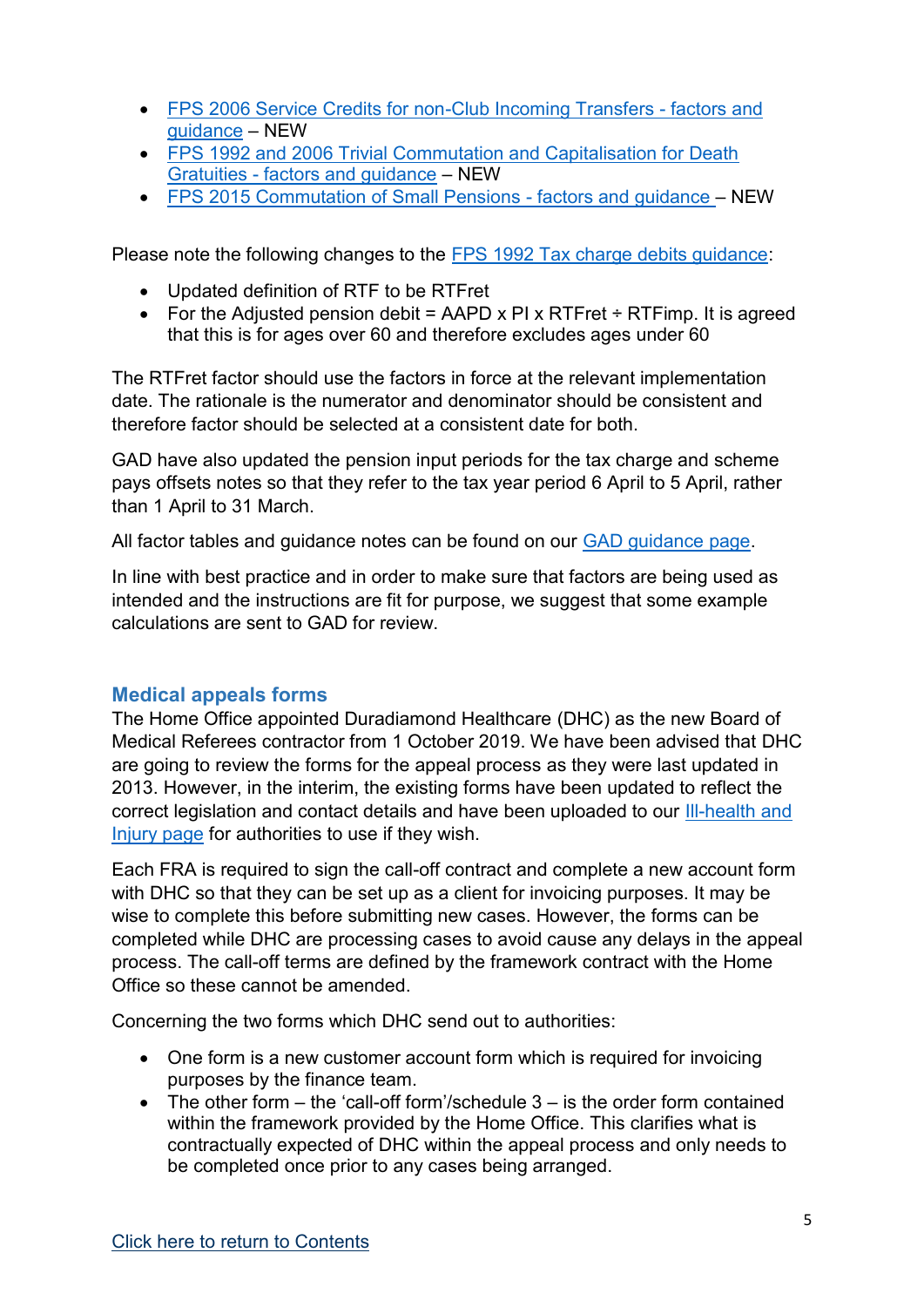To assist FRAs in completing the call-off forms, please note the following to be completed:

- Order Number This can be left blank or it can be prepopulated by the authority with a PO number if required.
- Order Date The date when the authority signs the form.
- Description of Order This has been amended and prepopulated as requested.
- Total value of Order Please enter the text 'Cost/price per board', we have asked Duradiamond for this to be pre-populated

## <span id="page-5-0"></span>**Election to join FPS**

Following a request from the Fire Communications Working Group (FCWG) an opt in form for members electing to join FPS outside of auto-enrolment has been produced.

### [Election to join form](http://fpsregs.org/images/admin/Election-to-join.docx)

Please note that the form is based on our interpretation of the current regulations which give people eligibility to join FPS 2006 or FPS 2015 based on their date of birth and previous service.

## <span id="page-5-1"></span>**February query log**

The current [log of queries and responses](http://fpsregs.org/images/admin/Technical-query-log-290120.pdf) is available on the FPS Regulations and Guidance website. The queries have been anonymised and divided into topics. The log will be updated on a monthly basis in line with the bulletin release dates.

There have been no new items added since January.

## <span id="page-5-2"></span>**Other News and Updates**

## <span id="page-5-3"></span>**Public Service Pension Indexation and Revaluation 2020**

On 25 February 2020, HM Treasury issued [written statement HCWS123](https://www.parliament.uk/business/publications/written-questions-answers-statements/written-statement/Commons/2020-02-25/HCWS123/) to confirm that public service pensions will be increased from 6 April 2020 by 1.7 per cent, in line with the annual increase in the Consumer Prices Index up to September 2019.

Revaluation for active members of FPS 2015 is applied in line with Average Weekly Earnings up to September 2019. The figure for the earnings element of revaluation is 4 per cent.

The Treasury has issued the [Pensions Increase 2020 covering note](https://assets.publishing.service.gov.uk/government/uploads/system/uploads/attachment_data/file/867888/200218_Pensions_increase_multiplier_tables_note.pdf) and [Pensions](https://assets.publishing.service.gov.uk/government/uploads/system/uploads/attachment_data/file/867889/Pensions_Increase_Multiplier_Tables_2020.xlsx)  [Increase 2020 multiplier tables](https://assets.publishing.service.gov.uk/government/uploads/system/uploads/attachment_data/file/867889/Pensions_Increase_Multiplier_Tables_2020.xlsx) to help scheme administrators correctly apply the annual increase to public service pensions.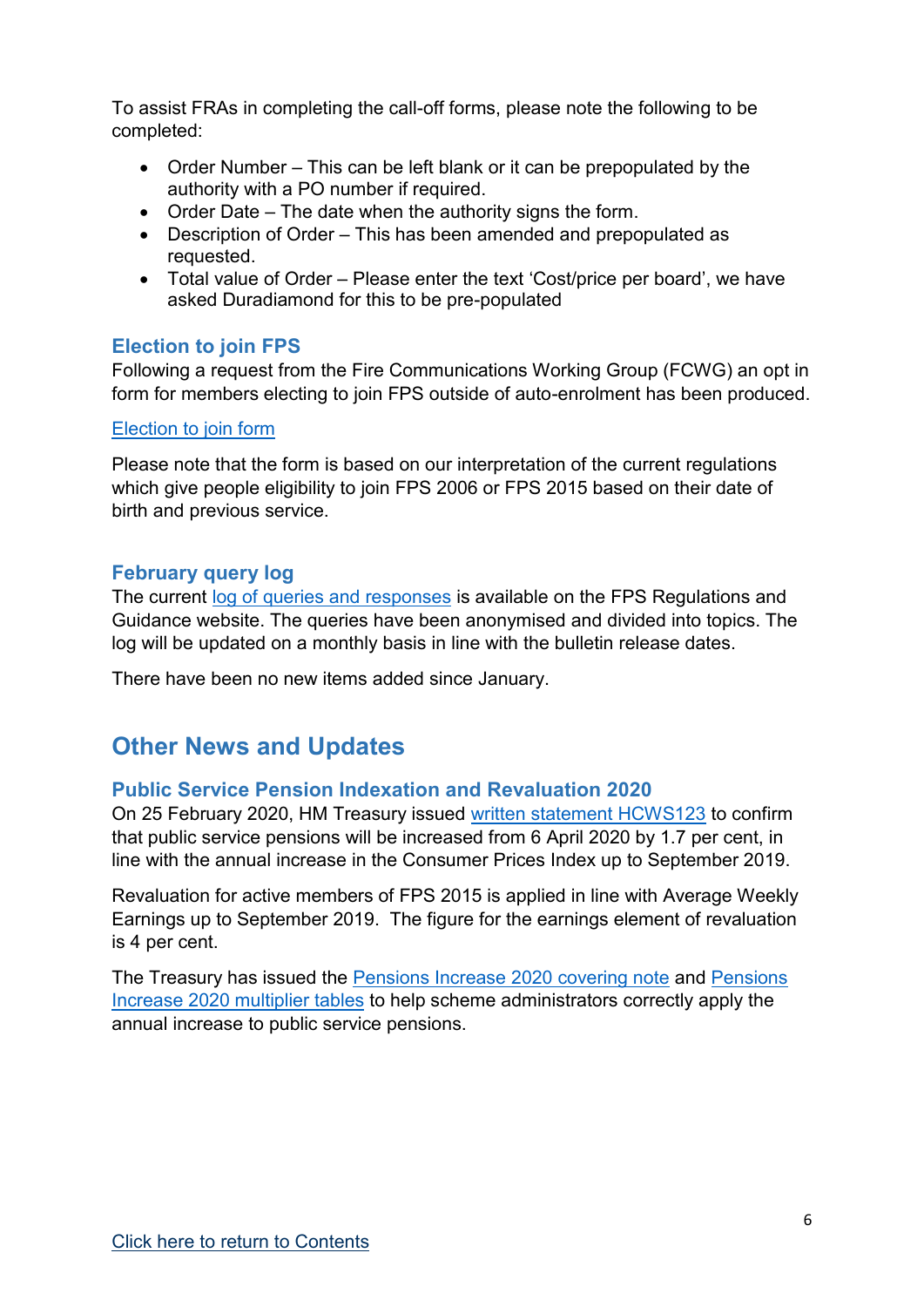## <span id="page-6-0"></span>**The Pensions Ombudsman (TPO) newsletter 7**

TPO have published Issue  $7 -$  [January 2020](http://fpsregs.org/images/Legal/TPO/TPO-stakeholder-newsletter-January-2020.pdf) of their stakeholder newsletter

The newsletter includes:

- an introductory message from the Pensions Ombudsman, Anthony Arter
- an article covering the relationship and promotional work undertaken since June 2019
- a legal update
- dates of future events
- volunteering for the TPO

Earlier communications from TPO and a full history of determinations in relation to FPS are held on our [TPO webpage.](http://fpsregs.org/index.php/legal-landscape/the-pensions-ombudsman)

### <span id="page-6-1"></span>**Auto Enrolment (AE) Earnings Trigger and Qualifying Earnings Band Review 2020**

On 13 February, in a [written statement](https://www.parliament.uk/business/publications/written-questions-answers-statements/written-statement/Commons/2020-02-13/HCWS116/) to the House of Commons, [Guy Opperman](https://members.parliament.uk/member/4142/contact) provided an update on this year's annual review of the AE earnings trigger and qualifying earnings band. The review concluded that the existing earnings trigger remains at the correct level and both the lower and upper earnings limits will continue to be aligned to the National Insurance contribution thresholds. The proposed 2020/21 AE thresholds are as follows:

- £6,240 for the lower limit of the qualifying earnings band
- The AE earnings trigger will be maintained at £10,000
- The upper limit of the qualifying earnings band will remain at £50,000

### <span id="page-6-2"></span>**DWP updates guidance on pensions after Brexit**

The Department for Work and Pensions has updated the [guidance explaining the](https://www.gov.uk/guidance/benefits-and-pensions-for-uk-nationals-in-the-eea-or-switzerland)  [rights of UK nationals](https://www.gov.uk/guidance/benefits-and-pensions-for-uk-nationals-in-the-eea-or-switzerland) in the European Economic Area or Switzerland to benefits and pensions after the UK has left the EU.

### <span id="page-6-3"></span>**Pensions dashboards - Industry Delivery Group (IDG) blog**

On 20 February Richard Smith, Industry Lead at the IDG, published a blog about the [progress of the pensions dashboards working groups.](https://moneyandpensionsservice.org.uk/2020/02/20/pensions-dashboards-moving-forward-with-working-groups/)

## <span id="page-6-4"></span>**HMRC**

#### <span id="page-6-5"></span>**HMRC newsletters/bulletins**

On 20 February HMRC published a [Guaranteed Minimum Pension \(GMP\)](https://www.gov.uk/government/publications/guaranteed-minimum-pension-gmp-equalisation-newsletter-february-2020/guaranteed-minimum-pension-gmp-equalisation-newsletter-february-2020)  [equalisation newsletter](https://www.gov.uk/government/publications/guaranteed-minimum-pension-gmp-equalisation-newsletter-february-2020/guaranteed-minimum-pension-gmp-equalisation-newsletter-february-2020) explaining how equalisation benefit adjustments will interact with annual allowance and lifetime allowance.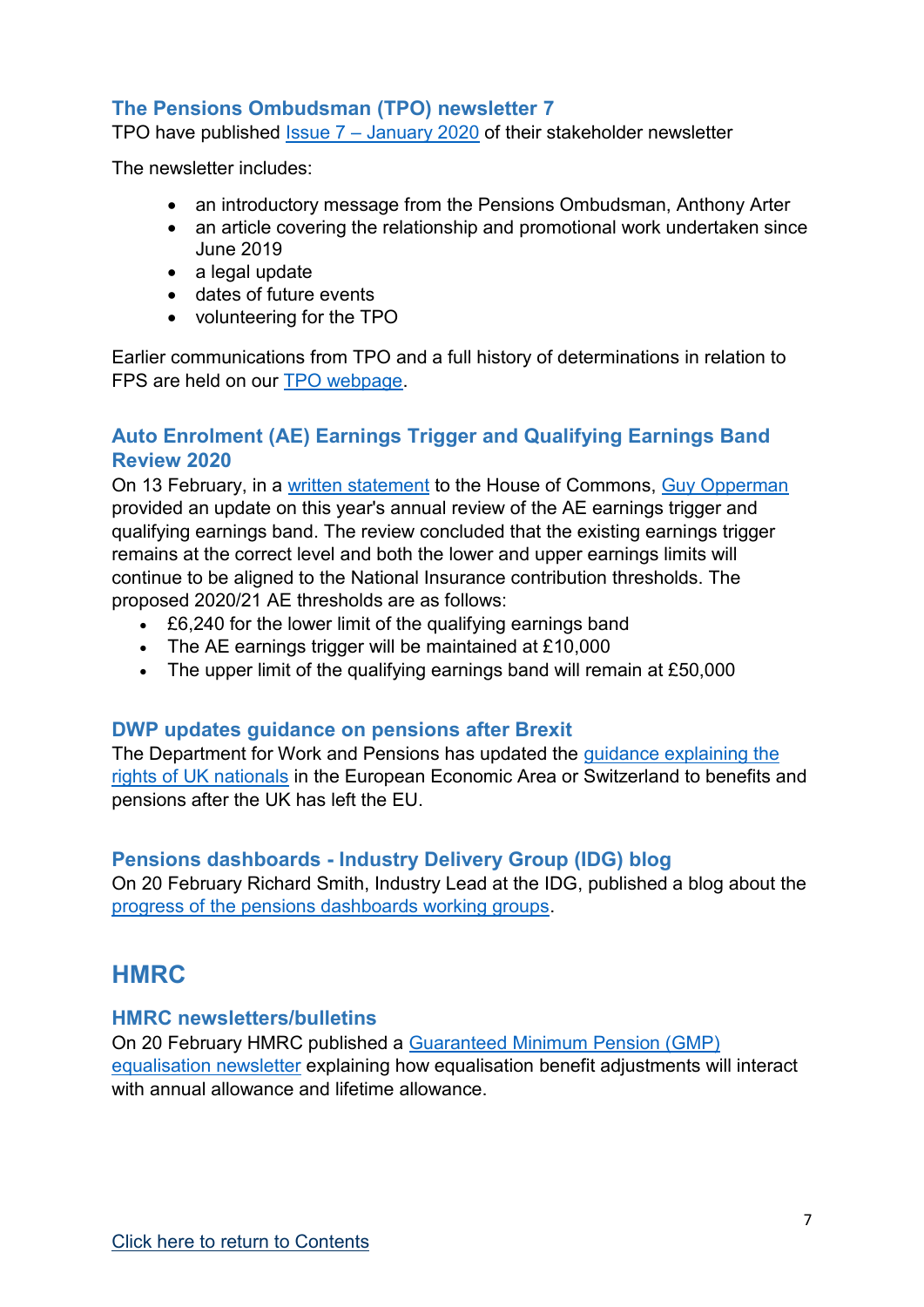## <span id="page-7-0"></span>**Legislation**

#### **SI Reference title**

[2020/101](https://www.legislation.gov.uk/uksi/2020/101/contents/made) The Pension Protection Fund and Occupational Pension Schemes (Levy Ceiling and Compensation Cap) Order 2020

## <span id="page-7-1"></span>**Useful links**

- [The Firefighters' Pensions \(England\) Scheme Advisory Board](http://www.fpsboard.org/)
- [FPS Regulations and Guidance](http://www.fpsregs.org/)
- Khub [Firefighters Pensions Discussion Forum](https://khub.net/group/thefirefighterspensionsdiscussionforum)
- [FPS1992 guidance and commentary](http://webarchive.nationalarchives.gov.uk/20120919152859tf_/http:/www.communities.gov.uk/fire/firerescueservice/firefighterpensions/firefighterspensionscheme/)
- [The Pensions Regulator Public Service Schemes](http://www.thepensionsregulator.gov.uk/public-service-schemes.aspx)
- [The Pensions Ombudsman](https://www.pensions-ombudsman.org.uk/)
- [HMRC Pensions Tax Manual](https://www.gov.uk/hmrc-internal-manuals/pensions-tax-manual)
- [LGA pensions website](https://www.local.gov.uk/our-support/workforce-and-hr-support/local-government-pensions)

## <span id="page-7-2"></span>**Contact details**

### **Clair Alcock (Senior Pension Adviser)**

Telephone: 020 7664 3189 Email: [clair.alcock@local.gov.uk](mailto:clair.alcock@local.gov.uk)

### **Kevin Courtney (NPCC Pensions Adviser)**

Telephone: 020 7664 3202 Email: [kevin.courtney@local.gov.uk](mailto:kevin.courtney@local.gov.uk)

## **Claire Hey (Firefighters' Pension Adviser)**

Telephone: 020 7664 3205 Email: [claire.hey@local.gov.uk](mailto:claire.hey@local.gov.uk)

# **Copyright**

Copyright remains with Local Government Association (LGA). This bulletin may be reproduced without the prior permission of LGA provided it is not used for commercial gain, the source is acknowledged and, if regulations are reproduced, the Crown Copyright Policy Guidance issued by HMSO is adhered to.

[<sup>2020/179</sup>](http://www.legislation.gov.uk/uksi/2020/179/contents/made) The Local Government Pension Scheme (Amendment) Regulations 2020